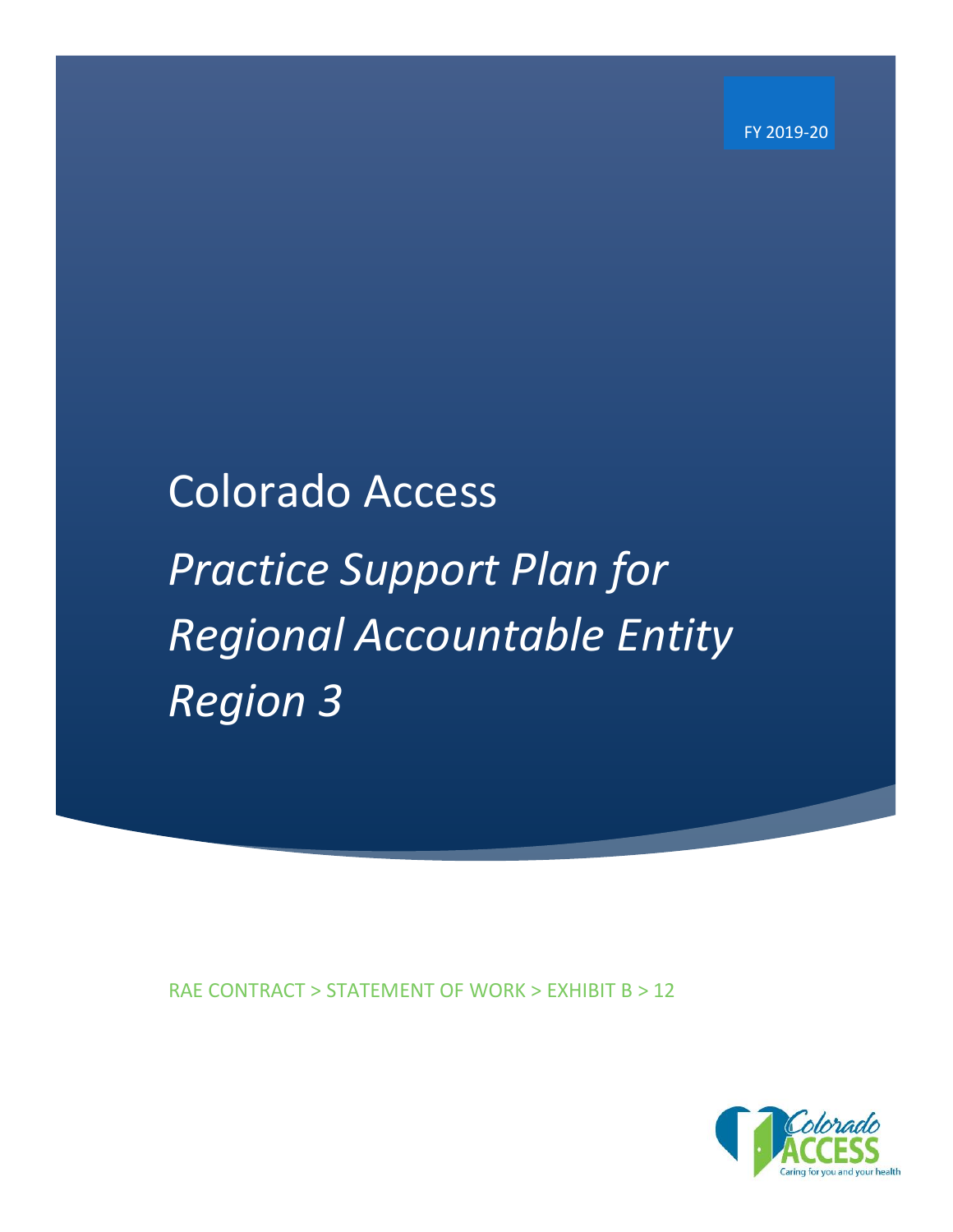# Table of Contents

#### **The contractor shall have a written practice support strategy that includes, but is not limited to, the following information:**

- The types of information and administrative support, provider trainings, and data and technology support the contractor will offer and make available to network providers.
- The practice transformation strategies it will offer to help practices progress along the Framework for Integration of Whole-Person Care (For more information, see [https://www.colorado.gov/healthinnovation/resources-9\)](https://www.colorado.gov/healthinnovation/resources-9).
- The administrative payment strategies the contractor will use to financially support providers.

#### **The Colorado Access Practice Support Strategy, and related, contractual Practice Support Plan, has been developed using:**

- A. Elements detailed specifically by the Colorado Department of Health Care Policy and Financing in the Regional Accountable Entity (RAE) Request for Proposals/draft contract (Section 5.14).
- B. The Colorado Access vision for a regionally transformed system; focused on improving health outcomes through a shared agenda that is collaboratively developed by the regional providers, Regional Accountable Entity (RAE), and other important stakeholders, and prioritizes mutually reinforcing activities.

|  | Information, Administrative Support, and Communication 2018 Accomplishments: 2     |  |
|--|------------------------------------------------------------------------------------|--|
|  | Information, Administrative Support, and Communication 2019 Proposed Activities: 3 |  |
|  |                                                                                    |  |
|  |                                                                                    |  |
|  |                                                                                    |  |
|  |                                                                                    |  |
|  |                                                                                    |  |
|  |                                                                                    |  |
|  |                                                                                    |  |
|  |                                                                                    |  |

*For more information, please contact Aaron Brotherson (Provider Engagement) or Shelby Kiernan (Practice Support).*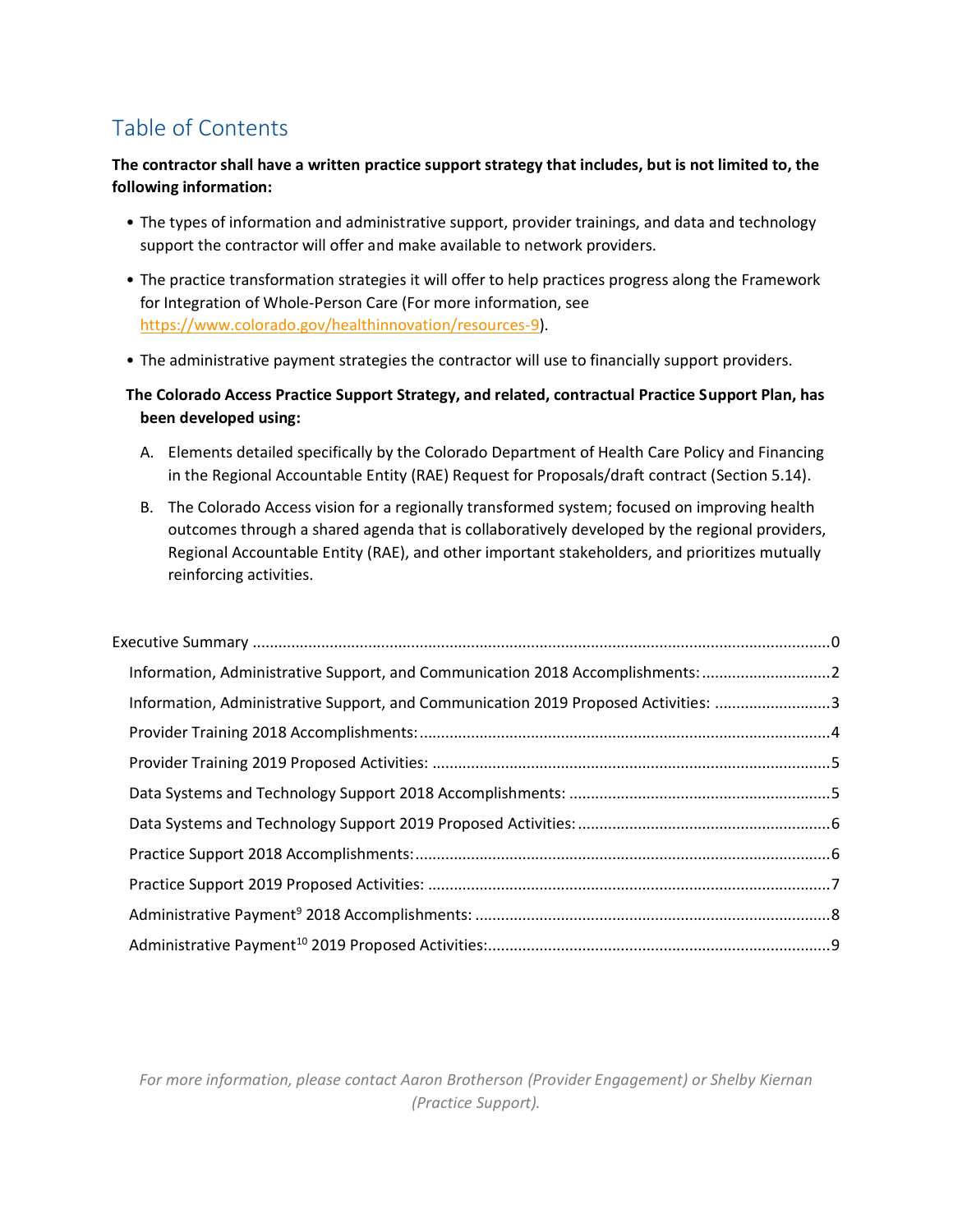## <span id="page-2-0"></span>Executive Summary

The Colorado Access practice support plan describes the high-level goals for each type of practice support required in the Regional Accountable Entity (RAE) Statement of Work. Each annual practice support plan report will detail specific activities and accomplishments as related to annual objectives of the concluding and upcoming fiscal years. The Colorado Access Practice Support Strategy and related contractual Practice Support Plan have been developed using elements detailed specifically by the Colorado Department of Health Care Policy and Financing (The Department) in the RAE Request for Proposals/draft contract. The Colorado Access vision is for a regionally transformed system; one focused on improving health outcomes through a shared agenda that is collaboratively developed by the regional providers, RAE, and other important stakeholders, and prioritizes evidence-based, mutually reinforcing activities. Colorado Access is in a unique situation, as the two Colorado Access regions are both predominantly urban and have several providers who are contracted in both regions. As a result, most practice support activities/interventions are the same based on regional needs but are customizable and targeted based on individual practice needs.

*The types of information and administrative support, provider trainings, and data and technology support the contractor will offer and make available to network providers*

#### • **INFORMATION, ADMINISTRATIVE SUPPORT, AND COMMUNICATION**

|                | Improve the quality and effectiveness of relationships with providers by maintaining high levels of<br>contact and developing new and iterative tactics for enhancing Medicaid understanding and driving<br>patient outcomes. |
|----------------|-------------------------------------------------------------------------------------------------------------------------------------------------------------------------------------------------------------------------------|
|                | Improve provider understanding of alignment and efficiencies across Medicaid and other evolving<br>payment models.                                                                                                            |
|                | <b>PROVIDER TRAINING</b>                                                                                                                                                                                                      |
| $\overline{2}$ | Develop provider-centered content for each training topic required by the RAE contract and expand<br>diversity in training modality.                                                                                          |
|                | <b>DATA SYSTEMS AND TECHNOLOGY SUPPORT</b>                                                                                                                                                                                    |
|                | Support providers in data systems and IT and health technology needs, identify and understand the<br>data needs of providers.                                                                                                 |
|                | Create a process for data requests and interpretation support.                                                                                                                                                                |
|                | The practice support strategies IT will offer to help practices progress along the                                                                                                                                            |

*Framework for Integration of Whole-Person Care.*

#### **PRACTICE SUPPORT**



Deliver practice support and assistance based on the pay for performance measures and other program aims in order to help practices adopt evidence-based approaches that meet the needs of their populations*.*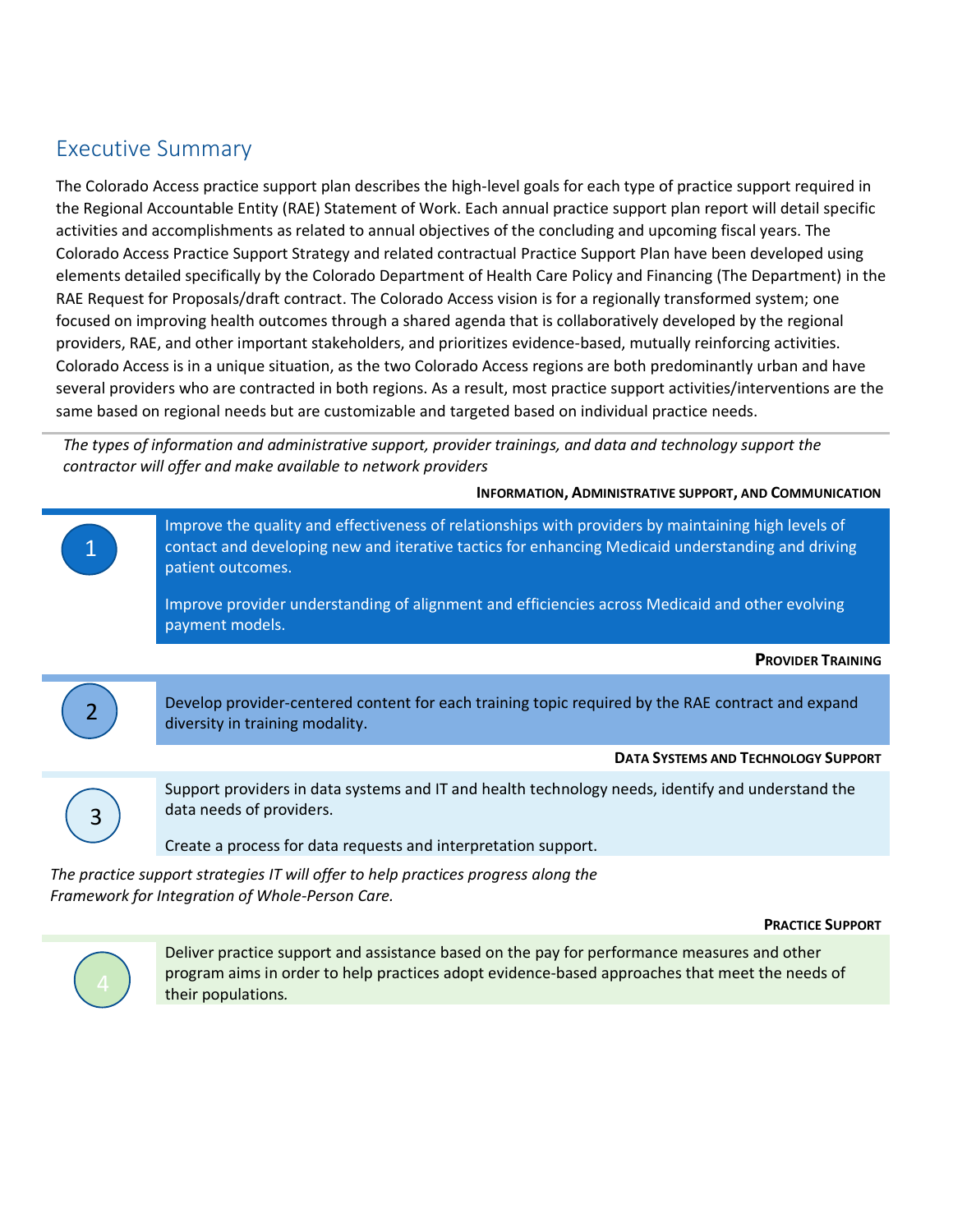*The administrative payment strategies the contractor will use to financially support providers.*

**ADMINISTRATIVE PAYMENT**



Increase the number of practices able to be successful under alternative/value based payment 5 Medicaid models.

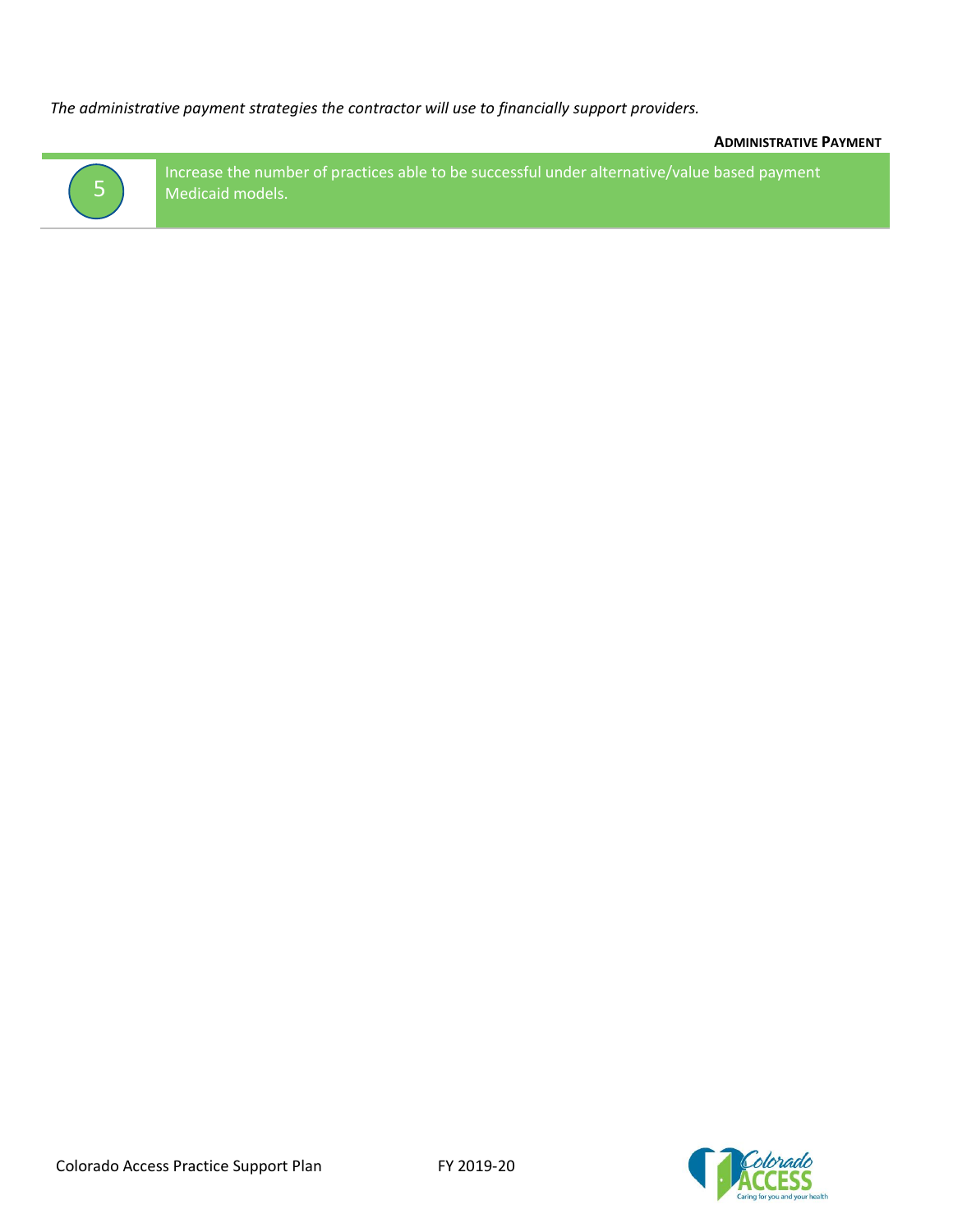#### • **INFORMATION, ADMINISTRATIVE SUPPORT, AND COMMUNICATION**

Improve the quality and effectiveness of relationships with providers by maintaining high levels of contact and developing new, and iterative tactics for enhancing Medicaid understanding and driving patient outcomes.

Improve provider understanding of alignment and efficiencies across Medicaid and other evolving payment models.

#### <span id="page-4-0"></span>Information, Administrative Support, and Communication<sup>1</sup> 2018 Accomplishments:

- A. Deliver signature personal customer service and increase our annual number of provider contacts through multiple modalities (i.e. telephonic, email, in-person, virtual).
	- 1. The provider relations team managed 55,859 individual contacts with providers over the last 12 months in their ongoing support and education of the network. Additionally, provider relations has done multiple outreaches to providers on such things as Alternative Payment Model (APM) measures, adoption of the Data Analytics Portal (DAP), RAE panel sizes and open and closed panels. These outreach activities, along with day-to-day support of the provider network has increased the number of provider contacts and strengthened connections with contracted providers. These strengthened relationships with providers have led to a more proactive approach to issues resolution on the part of both providers and Colorado Access.
	- 2. Team members from AccessCare Services, practice support and provider relations frequently conduct joint in-person meetings with primary care providers to maximize sharing of information and relationship development. Providers have responded favorably to this "tag-team" approach and stated their appreciation of the Colorado Access effort to streamline points of contact. The internal coordination allows providers to have all questions answered at once by the correct subject matter expert, which contributes to reduced provider burden, less duplication of work among internal teams, and improved provider satisfaction.
- B. Increase the quantity and quality of informational material that is available to practices (by increasing the frequency of monthly provider newsletter and email updates to once per month) to provide concise, targeted information.
	- 1. In FY 2018-19 Colorado Access was able to expand the reach of the Navigator provider newsletter to more than 6,000 providers in the network and increased the frequency to monthly. The number of articles was also increased and the content was organized by line of business to ensure that providers can easily find relevant and helpful information. In addition to the expansion of the newsletter, materials were developed for providers to educate them on Colorado Access support areas such as telehealth, practice supports, quality improvement and population health.
	- 2. Colorado Access has supported providers in their understanding of alignment and efficiencies across Medicaid and other state programs through tactics such as: synthesis and summary documents, newsletter updates, in-person consultation, etc.

<sup>&</sup>lt;sup>1</sup> Future Practice Support annual reports will include a evaluative summary of the concluding year's accomplishment highlights as well as the objectives for the coming year.



1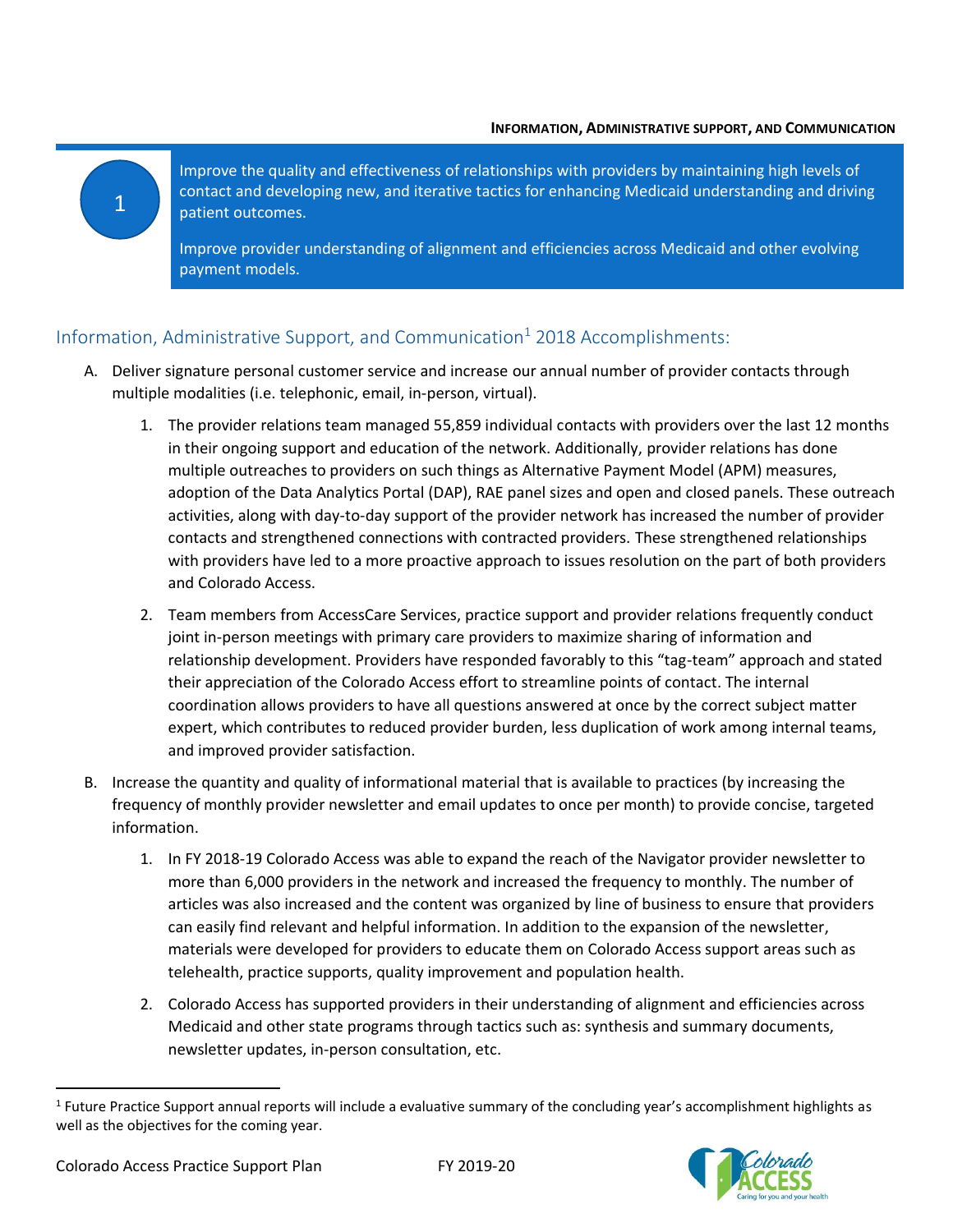- C. Increase the quantity and quality of in-person provider trainings by organizing a minimum of three practice forums in 2018-19 that give primary and specialty care providers, community partners, and other RAE stakeholders, including the Department, opportunities for information sharing and prepared presentations about integrated care and other relevant training topics.
	- 1. In FY 2018-19, Colorado Access hosted three provider forums and one provider networking opportunity with attendance between 80 and 150 providers and/or clinic staff members. The trainings and topic discussions provided were relevant to the mission and success of the RAE. Topics have included key performance indicator (KPI) overview, telehealth, behavioral health documentation strategies, trauma informed care and a training on the Department's Data Analytics Portal. Behavioral health providers have now been added to these forums to promote whole person care and the integration of behavioral and physical health within the RAE.
	- 2. In the past year, Colorado Access, through the provider relations team, held pre and post RAE go-live town hall meetings to kick off the implementation of the RAE, educate providers on relevant changes they could expect, and gave an overview on the RAE in general. Additionally, there has been education on the APM program and how it aligns with other Medicaid initiatives. Colorado Access has also supported the adoption of the Department's Data Analytics Portal to help providers understand and align the KPIs with the rest of their work caring for Medicaid members.

## <span id="page-5-0"></span>Information, Administrative Support, and Communication<sup>2</sup> 2019 Proposed Activities:

- A. Continue to deliver personalized customer service and increase the annual number of provider contacts through multiple modalities (i.e. telephonic, email, in-person, virtual) to increase provider satisfaction as measured year over year.
- B. Increase the quality of informational material that is available to practices with more varied content for providers and more precisely tracking readership to measure effectiveness. Also expand the information about provider services through the Colorado Access website to increase provider understanding of RAE goals and objectives.
- C. Conduct a minimum of three practice forums in 2019-2020 that include both behavioral and physical health providers along with specialty care providers, community partners, and other RAE stakeholders, including the Department, and measure attendee satisfaction at each to better analyze the relevance and usefulness of presented information.
- D. Continue to support providers in their understanding of alignment and efficiencies across Medicaid and other state programs through tactics such as synthesis and summary documents, newsletter updates, in-person consultation, targeted training, etc. to help limit the burden on providers in their day-to-day work of serving members.
- E. Conduct a provider survey to assess the level of satisfaction with Colorado Access and utilize responses to gauge additional educational and training needs of providers. This tool will help measure the effectiveness of outreaches, training-webinar, training-informal, in-person trainings, and provider services to ensure provider satisfaction.

<sup>&</sup>lt;sup>2</sup> Future Practice Support annual reports will include a evaluative summary of the concluding year's accomplishment highlights as well as the objectives for the coming year.

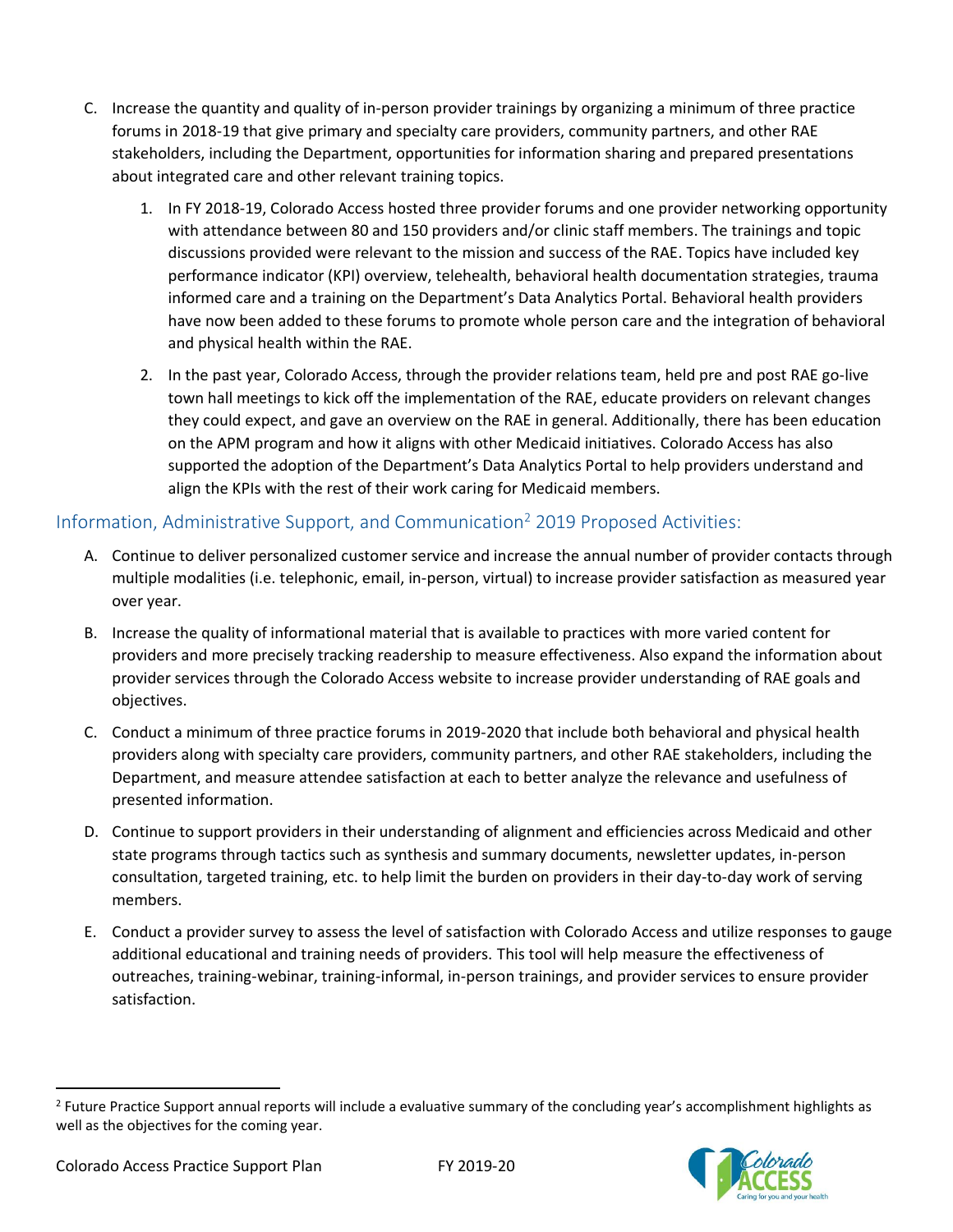2

Develop training modules for each training topic required by the RAE contract and expand diversity in training modality

## <span id="page-6-0"></span>Provider Training<sup>3</sup> 2018 Accomplishments:

- A. Deliver provider training that supports regional health strategy initiative, KPIs, and other RAE program aims.
	- 1. The provider relations team conducts monthly webinars that are available to any contracted provider. These trainings include important details on how to interact with Colorado Access as well as an overview of the RAE. The provider relations team is also available to provide in-person training at the provider's location, when requested. Since July 2018, the Colorado Access provider relations team has conducted more than 2,800 trainings by webinar, in person, or over the phone. Some of the trainings include a RAE overview, training on both the Colorado Access and the Department provider portals, the APM, attribution and payments, and KPIs.
	- 2. Colorado Access has contracted with AccessCare Services to conduct educational "lunch and learn" presentations. These have been offered to 29 provider entities utilizing the Virtual Care Collaboration and Integration (VCCI) program. These presentations focus on a wide variety of topics, such as depression and anxiety, ADHD, bipolar disorder, weight management/eating behaviors, and creating crisis protocols. They are led by a licensed professional counselor and psychiatrist, and discuss information related to clinical diagnosis, assessment, and prescribing psychotropic medications. Throughout this series, providers are encouraged to bring case questions for the specialists to answer.
	- B. Update the Colorado Access training inventory and ensure all contractually required training topics are available and kept up-to-date in an ever-changing environment.
		- 1. The provider relations team developed 18 new provider training modules per the RAE contract that support the efforts of the RAE program aims. Trainings are also made available through the Colorado Access website and the provider relations team will provide individual practice level trainings in person or by webinar.
	- C. Develop a tracking mechanism and have capability to report on which providers completed which trainings using which modalities by the end of FY 2018-19
		- 1. Colorado Access has been working to develop an online interactive training tool that will allow for ondemand video trainings to the provider network. This tool will allow for tracking the number of trainings taken by the provider network, as well as embedding learning questions to monitor provider understanding.
	- D. Improve the availability of diverse training modalities at end versus start of FY 2018-19.
		- 1. Colorado Access has been working to develop video trainings to supplement the current PowerPoint and webinar-based trainings. Exploration has also begun into a new web-based tool that allows providers to

<sup>&</sup>lt;sup>3</sup> Future Practice Support annual reports will include a evaluative summary of the concluding year's accomplishment highlights as well as the objectives for the coming year.

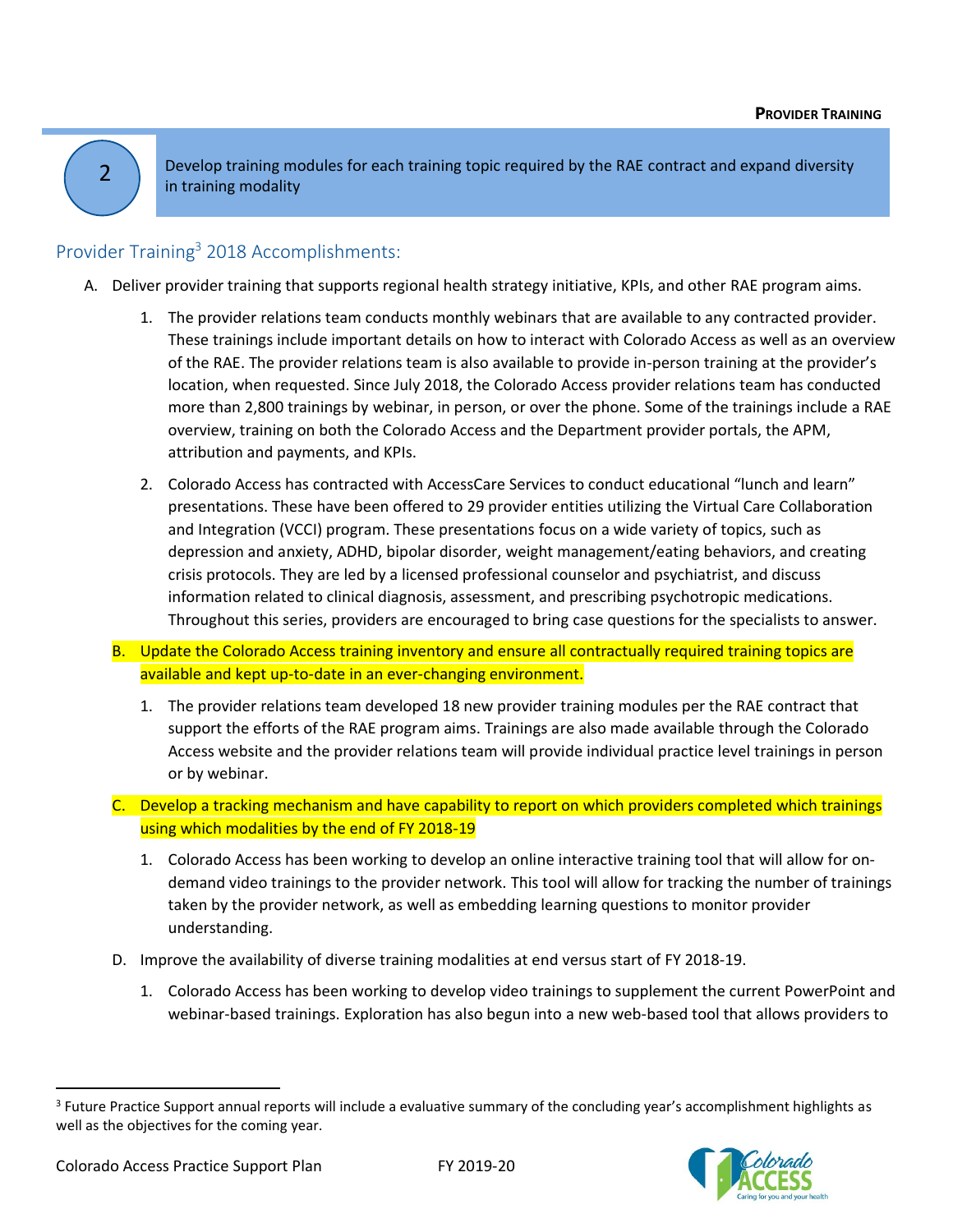view these videos on demand. Additionally, Colorado Access is looking to develop educational videos for providers that are available on the Colorado Access website.

#### <span id="page-7-0"></span>Provider Training<sup>4</sup> 2019 Proposed Activities:

- A. Continue to update and deliver provider training that supports regional health strategy initiative, KPIs, and other RAE program aims.
- B. Update the Colorado Access training inventory and ensure all contractually required training topics are available and kept up-to-date in an ever-changing environment.
- C. Leverage the Colorado Access internal training systems to provide on-demand interactive training materials to providers online while allowing for better tracking and reporting.

#### **DATA SYSTEMS AND TECHNOLOGY SUPPORT**

3

Support providers in data systems and IT and Health Technology needs, identify and understand the data needs of providers.

Create a process for data requests and interpretation support.

#### <span id="page-7-1"></span>Data Systems and Technology Support<sup>5</sup> 2018 Accomplishments:

- A. Identify and document the most significant unmet data needs of practices.
	- 1. Many practices shared an inability to identify youth in foster care or track the members assigned to them. Colorado Access was able to address this by posting monthly member lists, by contracted entity, to the Colorado Access Provider Portal and has trained all practices with an attribution more than 1,000 members on how to access and filter these reports to get member lists that are actionable for them. Providers noted that monitoring their status in meeting the Department's KPIs had been a challenge given the delay in updated data being posted to the Department's Data Analytics Portal.
	- *2.* KPI data has been a frequent need identified by providers. To help build further trust in the Data Analytics Portal as the ultimate source of truth, Colorado Access has developed individual practice site reports that will clearly outline how many service types are needed to meet KPI targets for both the practice site and region. These reports are intended to complement DAP data and help providers prioritize KPI activities in support of their members and Colorado Access regional goals. These reports will be made available through our new provider portal which allows us to share data securely.
- B. Assist providers in developing capacity to access, analyze, and use data.
	- 1. While practices vary in their level of sophistication in the development and use of registries to track patients with chronic and/or co-occurring conditions, 87% responded in the **PCMP Assessment** that they had the ability to query their electronic medical records to determine patients with specific conditions. Conducting some "deeper dives" into claims data to assess how many contracted providers' assigned

<sup>&</sup>lt;sup>5</sup> Future Practice Support annual reports will include a evaluative summary of the concluding year's accomplishment highlights as well as the objectives for the coming year.



<sup>4</sup> Future Practice Support annual reports will include a evaluative summary of the concluding year's accomplishment highlights as well as the objectives for the coming year.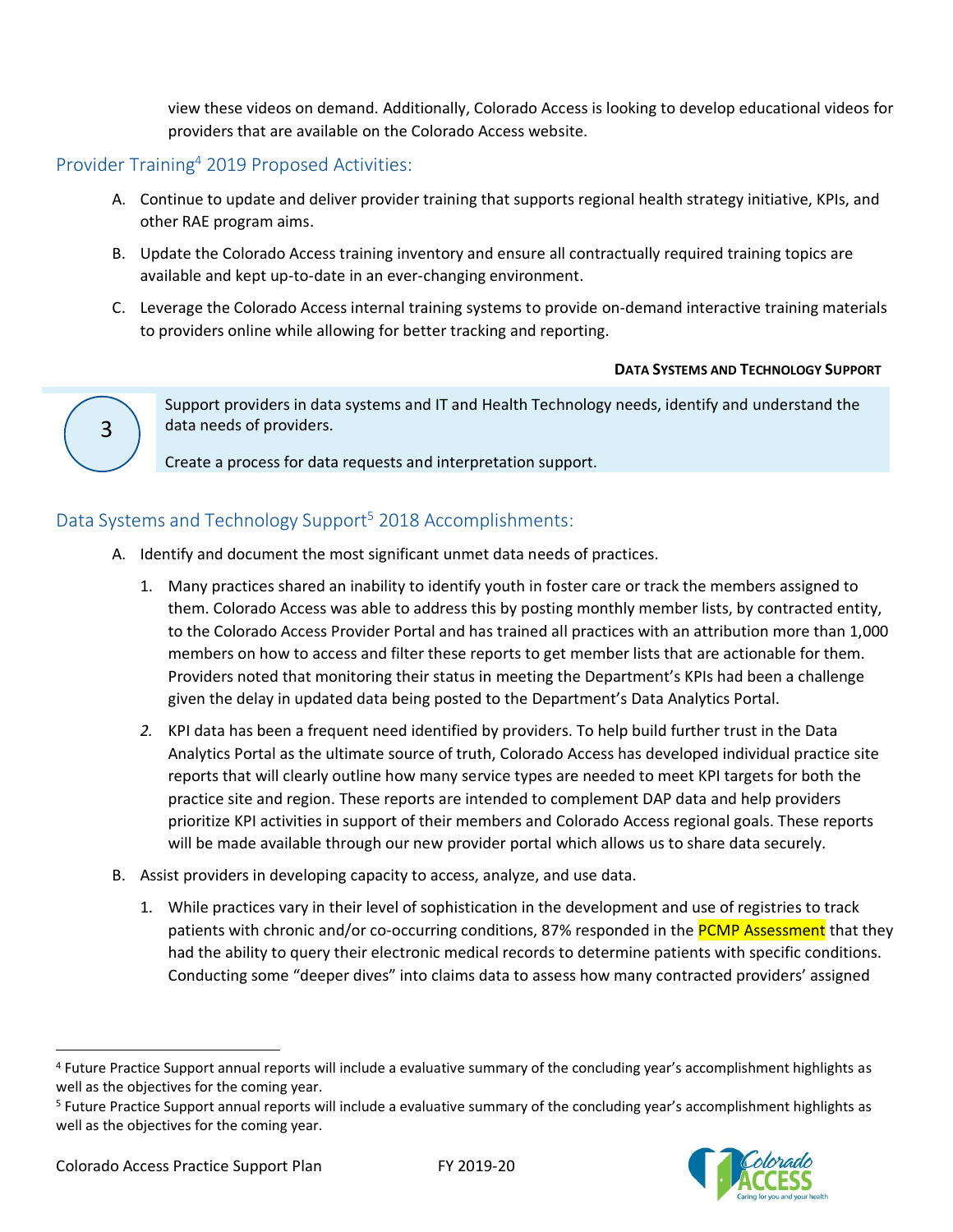members are receiving care from other providers will provide a clearer picture of possible misses in engagement.

2. In the fall of 2018, the Provider Enhanced Payment Report (PEPR) was developed, which provided member demographic information that was unavailable through the DAP at the time. Colorado Access has added attribution reason and eligibility codes to the report to make it easier for providers to sort and filter member level data in one place to help them meet their goals. With each revision to the report, a summary of changes, has been provided, as well as clear definitions and action steps to ensure that Colorado Access helps with data analysis and use, but also to ensure that the data provided is complementary and not duplicative to what already exists.

## <span id="page-8-0"></span>Data Systems and Technology Support<sup>6</sup> 2019 Proposed Activities:

- A. Assist more providers in their capacity to access, analyze and use data to drive performance on RAE initiatives and priorities.
- B. Expand upon the number and types of data and reports that are pushed to providers through the Colorado Access provider portal in order to give providers more tools to meet regional KPIs/incentives.
- C. Continue to improve upon our standardized tool to evaluate provider performance.

#### **PRACTICE SUPPORT**



Deliver practice support and support assistance based on the Pay for Performance Measures and other program aims in order to help practices adopt evidence-based approaches that meet the needs of their populations*.*

## <span id="page-8-1"></span>Practice Support<sup>7</sup> 2018 Accomplishments:

- A. Develop materials to educate providers about methods, principles, best practices and benefits of practice support.
	- 1. This year, all Colorado Access provider-facing departments created standardized flyers that highlight the services and supports they offer. This collaborative effort resulted in streamlined communication to providers, as well as strengthening the brand presence. Further, the content developed will feed the new Colorado Access website provider section.
- B. Develop a process/best practice for evaluating practices' strengths, weaknesses, and feasible practice support goals as aligned with regional priorities, the right level of practice support, and individualized practice support plans.
	- 1. An assessment tool was developed to determine the ability of primary care providers to meet the deliverables under the RAE contract and help Colorado Access excel in meeting the Department's KPIs. Responses were received from 85% of contracted entities, which provided data on 93% of the clinics in

<sup>&</sup>lt;sup>7</sup> Future Practice Support annual reports will include a evaluative summary of the concluding year's accomplishment highlights as well as the objectives for the coming year.



<sup>&</sup>lt;sup>6</sup> Future Practice Support annual reports will include a evaluative summary of the concluding year's accomplishment highlights as well as the objectives for the coming year.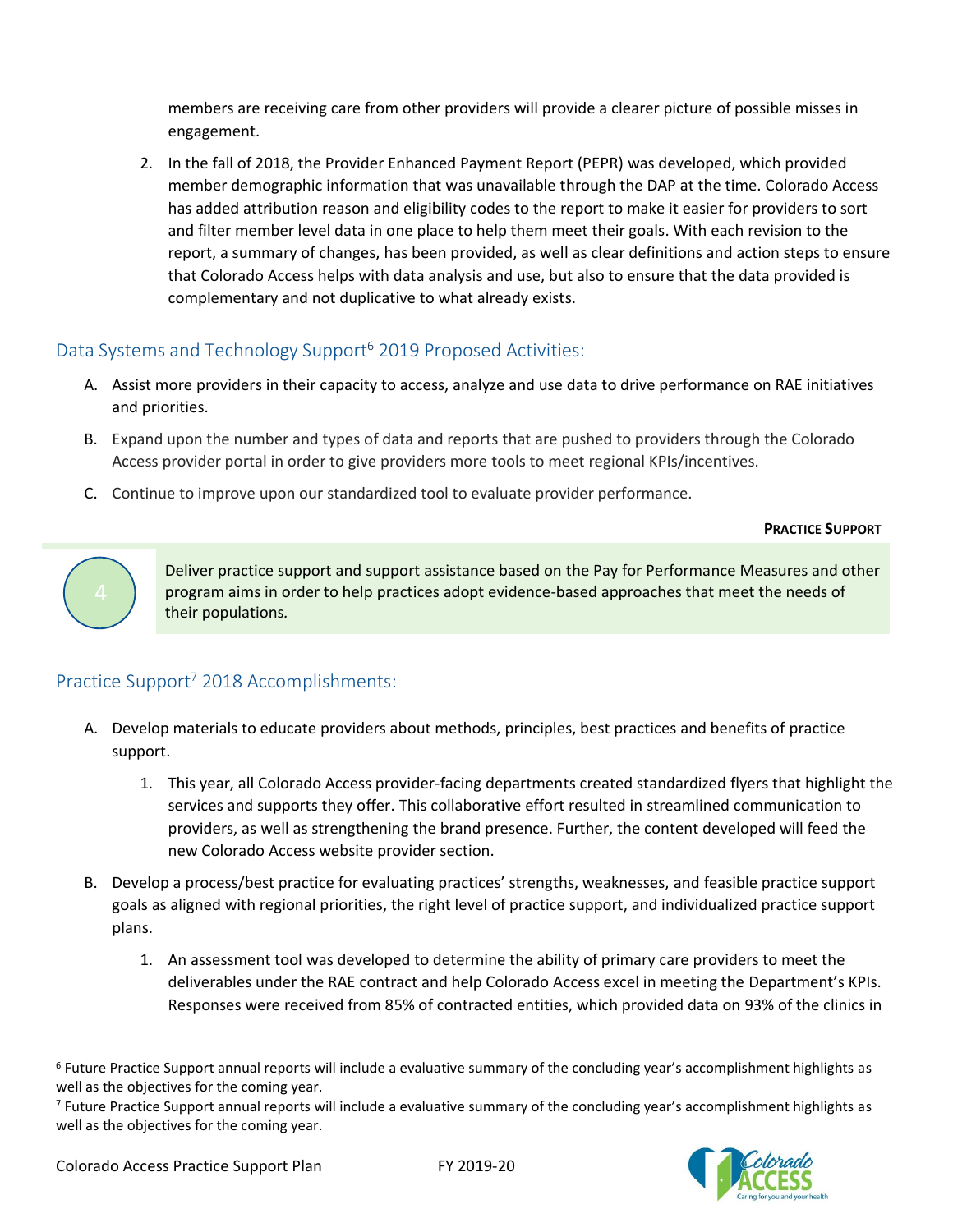the two Colorado Access two regions. Data analyzed was received from the majority of the two regions and targeted follow-up and ongoing practice facilitation for practices with attribution of more than 1,000 members who indicated they were working on KPIs in some way. Additional guidance on implementing best practices and/or improving work flows, where indicated, were offered depending upon the identified needs and interests of the PCPs.

- 2. The practice support team has developed a strong collaboration with AccessCare Services, a subsidiary of Colorado Access, in order to provide telehealth workflow implementation in the primary care setting. This work has the potential to expand behavioral health access for members and reduce the provider burden and expense. Additionally, the practice support team has provided telehealth workflow implementation trainings to 15 primary care clinics to ensure that best practices for integrated care are scaled throughout our network.
- C. Develop a process/best practice for aligning RAE practice supports with practices' existing work and relationships with their designated practice transformation organization (PTO) or in collaboration with a thirdparty PTO, if applicable.
	- 1. As a payor and State Innovation Model (SIM) PTO, Colorado Access worked closely with practices to help them apply for SIM. Colorado Access is contracted with 57 practices in Region 3 who are SIM practices through cohorts 1, 2 and 3. Although Colorado Access was not chosen as a PTO by any of the SIM practices, close collaboration with those practices chosen ensured that they were helped to further support their integrated care program through workflow assistance, financial assistance, partnership with mental health centers, and technical assistance when requested. Rather than duplicating efforts, practice facilitators made certain SIM activities were closely aligned. Further this quarter, the Colorado Access practice support team attended all SIM learning collaboratives, which provided the opportunity to network with SIM providers, as well as reinforce support of the program goals and objectives. Colorado Access is now working with all of the SIM practices in Region 3 to help them sustain their integrated care programs now that SIM funding and support has concluded.
	- 2. The Colorado Access practice facilitator who works with enhanced clinical partners (ECPs) has aligned work with shared providers participating in the Accountable Care Network (ACN) program from Colorado Community Health Alliance (CCHA). As a result, CCHA and Colorado Access have joint meetings with five shared entities. This has aligned KPI work, streamlined reporting, and minimized the provider burden for those who participate with multiple RAEs. The feedback from providers has been overwhelmingly positive and Colorado Access is consistently told by shared providers that the spirit of collaboration is one of the most positive things to come from the RAE program.

#### <span id="page-9-0"></span>Practice Support<sup>8</sup> 2019 Proposed Activities:

- A. Expand upon the brand building work completed this year by standardizing, marketing and packaging practice support tools to ensure practices are met where they are and add value to their work.
- B. Continue focused and in-person practice facilitation work with prioritized practices identified by the provider assessment results to drive KPI performance and increase incentive dollars flowing into the network.
- C. Implement a two-phased approach to support identified practices for whom high numbers of impactable members have been identified and drive cost containment activities for high cost members.

<sup>&</sup>lt;sup>8</sup> Future Practice Support annual reports will include a evaluative summary of the concluding year's accomplishment highlights as well as the objectives for the coming year.

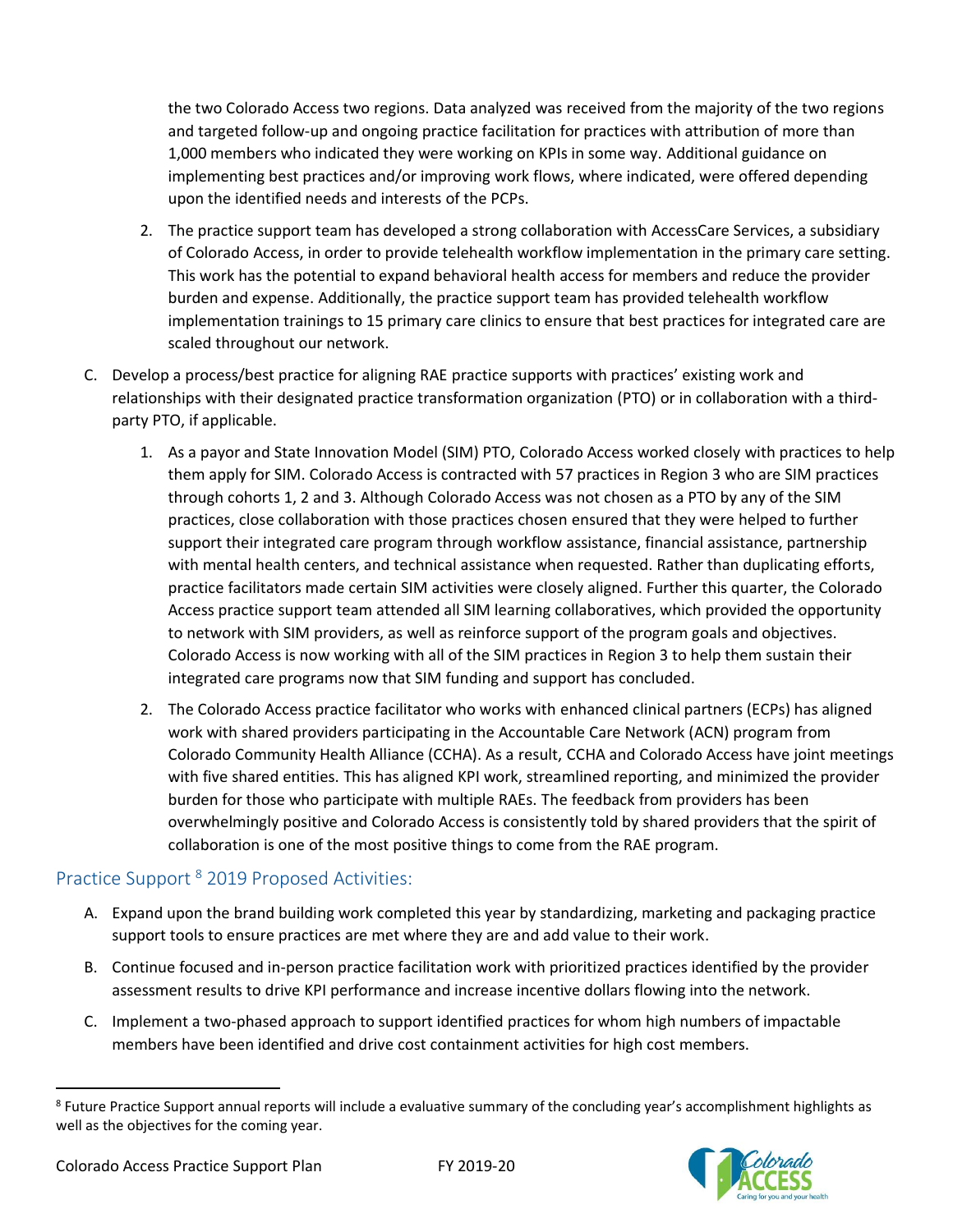5

Increase the number of practices able to be successful under alternative/value-based payment Medicaid models.

## <span id="page-10-0"></span>Administrative Payment<sup>9</sup> 2018 Accomplishments:

- A. Develop a Colorado Access alternative payment model and a means of evaluating success.
	- 1. Colorado Access has developed an alternative payment model utilizing the Accountable Care Collaborative (ACC) administrative payment dollars. This model pays network PCPs above the required \$2.00 minimum as a base payment, and PCPs can then earn additional funds by performing value-adding services or otherwise engaging the ACC model in additional ways, such as focusing on containing health care costs, integrating their practices, providing population management and care coordination, among others. These additional funds are stratified by pediatric and family PCPs.
	- 2. As Colorado Access values its regional partners and wants to ensure the success of the APM, Colorado Access deliberately engaged the regional governing councils to collectively guide the distribution of the physical and behavioral health incentive dollars in a manner that rewards regional performance, guides providers towards active participation in the regional goals, and is also both transparent and defensible.
	- 3. In incentivizing PCPs to provide services beyond the standard, fee for service (FFS) reimbursable codes, and in employing the regional governing councils in development and assessment of the model, Colorado Access enhanced engagement of providers with members and the regional ACC focus.
- B. Align the APM with RAE pay for performance goals, leading indicators toward those goals, and other RAE program aims.

1. To prepare practices for APMs, the Colorado Access director of payment reform and a medical director cross-walked measures that aligned with other programs like SIM and CPC+ to help practices align existing work, while maximizing APM potential. This work helped practices choose their measures and improved confidence in the APM program.

<sup>9</sup> Future Practice Support annual reports will include a evaluative summary of the concluding year's accomplishment highlights as well as the objectives for the coming year.